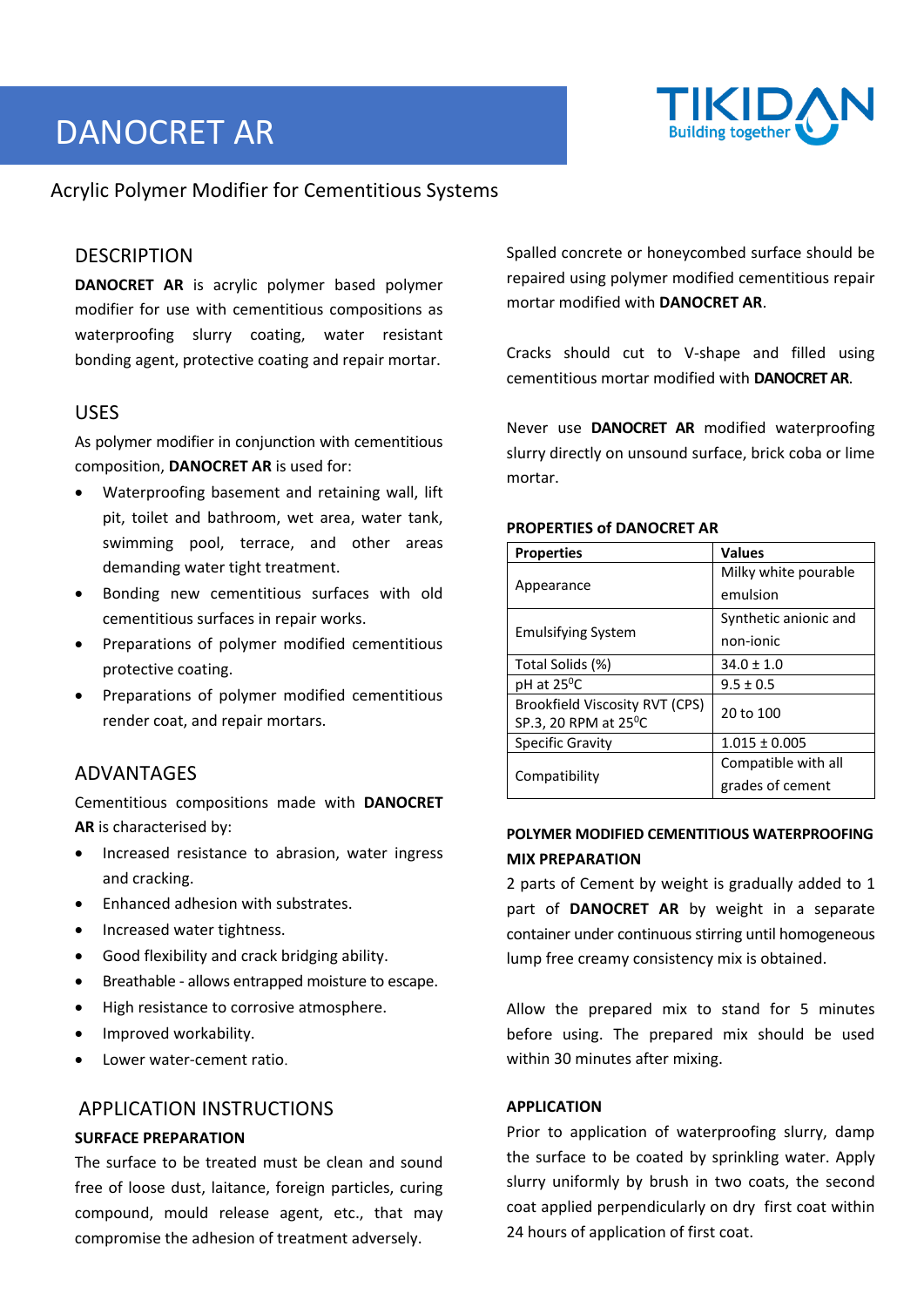

If application of protective render coat is required, then quartz sand is sprinkled on the wet second coat for forming mechanical key for subsequent protection coat.

### **COVERAGE**

Waterproofing slurry coat consisting of mixture of 1 Kg. of **DANOCRET AR** with 2 Kg. of cement covers 1.4 to 1.6 m<sup>2</sup> area @ 1mm thickness in 2 coats.

| <b>PROPERTIES of WATERPROOFING SLURRY</b> |  |
|-------------------------------------------|--|
|-------------------------------------------|--|

| Properties*                | <b>Values</b>                   |
|----------------------------|---------------------------------|
| Mix Ratio                  | 2:1 by Weight                   |
| <b>Cement: DANOCRET AR</b> |                                 |
| Mix Density                | 1800 to 2000 Kg./m <sup>3</sup> |
| Pot Life                   | 40 minutes @ 30°C               |
|                            | 20 minutes @ 40°C               |
| Re-Coatability             | 6 to 24 hours                   |

\*Properties are indicative, tested under ideal laboratory condition. Properties Varies depending on site conditions and mix constituents.

## **PROTECTIVE COAT TO WATERPROOFING COATING – RENDER COAT**

Protective render coat of minimum 5mm is recommended when the applied waterproofing coating is subjected to foot traffic or U.V exposure or water submersion, the protective render coat applied by using flat trowel.

Material requirement/ $m^2$  for 5mm thick protective render coat:

| Cement                 | 3 Kg.    |
|------------------------|----------|
| Quartz Sand (Zone III) | 5 Kg.    |
| <b>DANOCRET AR</b>     | 2 Kg.    |
| Water                  | 1 l itre |

## **BOND COAT**

**DANOCRET AR** with minimum solid content of 27% by weight can be suitably used as bonding slurry coat to promote the adhesion of cementitious treatments with cementitious substrate.

**DANOCRET AR** should be mixed with cement in 1:1 ratio by weight and applied  $\omega$  4 to 6 m<sup>2</sup>/ Kg., as bond coat, to produce minimum pull‐off bond strength of >1mPa.

#### **POLYMER MODIFIED CEMENTITIOUS MORTAR**

Polymer modified cementitious mortar for filling cracks, constructing coving (vata), repairing spalled concrete, honeycombs, etc., shall be of 1:5:15 proportion (**DANOCRET AR** : Cement : Zone II Quartz Sand) by weight, usually applied by trowel.

| Material requirement/m <sup>2</sup> for 20mm repair mortar: |  |
|-------------------------------------------------------------|--|
|                                                             |  |

| Cement                | 10 Kg.       |
|-----------------------|--------------|
| Quartz Sand (Zone II) | 30 Kg.       |
| <b>DANOCRET AR</b>    | 2 Kg.        |
| Water                 | 1 to 2 Litre |

#### **CURING**

The final layer of applied polymer modified cementitious systems shall be allowed to initially cure for at least 3 days by spraying water and thereafter shall be allowed to dry out for air curing.

#### **SUPPLY**

**DANOCRET AR** is supplied in 26Kg. and 220Kg., pack sizes.

### **STORAGE**

**DANOCRET AR** must be stored above 5°C. Store under the shed & protect from extremes of temperature, heat, direct sunlight. The shelf life is 12 months in sealed unopened container.

## **SAFETY PRECAUTIONS**

As with all chemical products, care should be taken during use and storage of **DANOCRET AR**. Use gloves, goggles and barrier cream. Avoid contact with skin. Ensure adequate ventilation during application. For further detail, refer to Material Safety Data Sheet